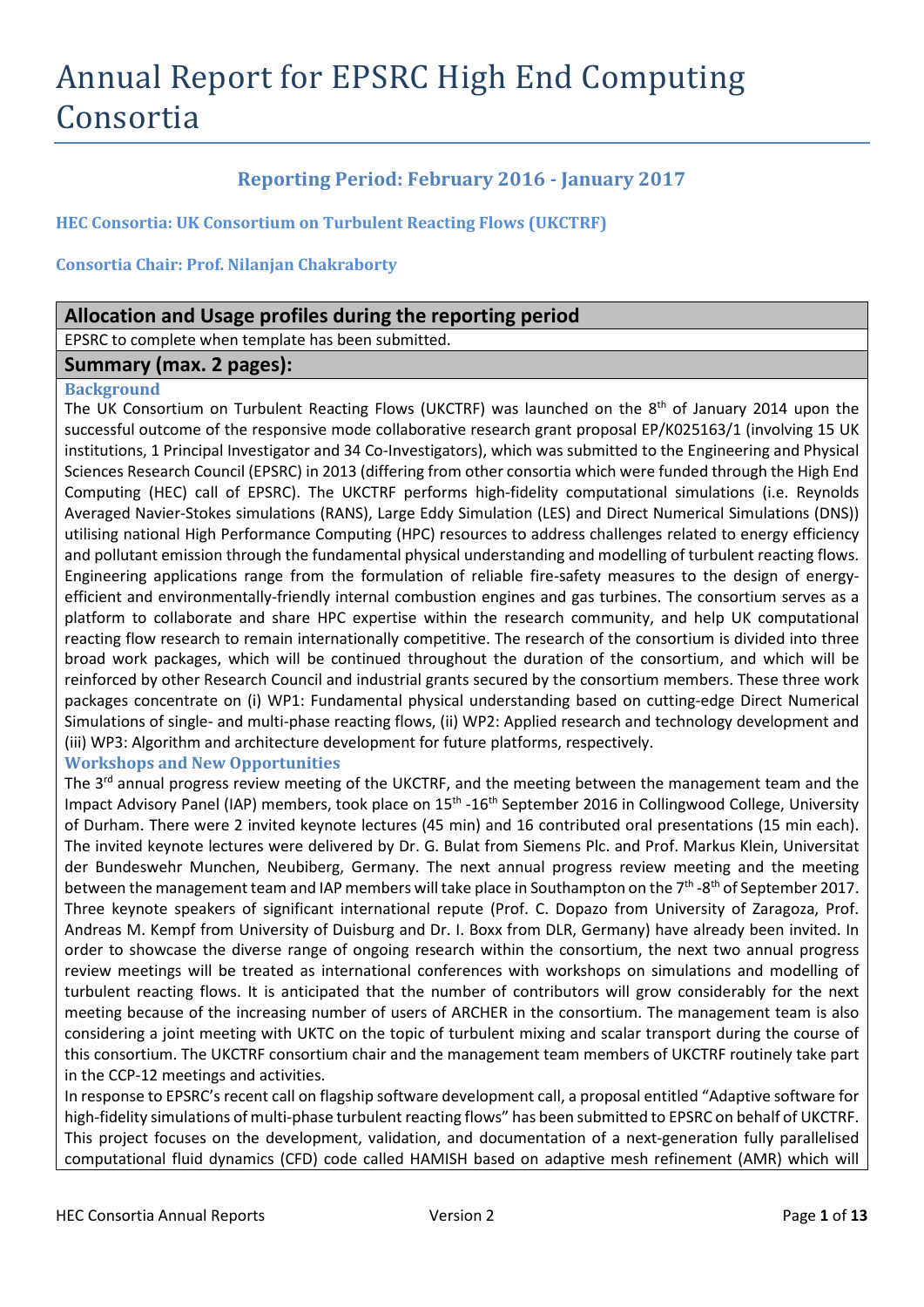enable high-fidelity Direct Numerical Simulations (DNS) of advanced turbulent reacting flows such as flame-wall interaction, localised ignition, and droplet combustion including atomisation processes. Such simulations cannot be achieved at present without limiting simplifications due to their prohibitive computational cost. Hence AMR will offer a step-change in capability for the computational analysis of turbulent reacting flows, and will provide data having a degree of detailed physical information not currently available from simulations using existing CFD codes. We are currently waiting for the outcome of the research proposal.

The biennial International colloquium on dynamics of explosions and reactive systems (ICDERS), the Society of Industrial and Applied Mathematics: Numerical Combustion conference (SIAMNC), and the Mediterranean Combustion Symposium (MCS) are the premier conferences in the field of combustion. Papers presented at these meetings are of the highest quality, and the interactions with peers during the symposium are intellectually stimulating. UKCTRF members in the past have been successful in getting papers accepted for special issues of journals like Combustion Science and Technology, Combustion Theory and Modelling, Flow, Turbulence and Combustion in a very competitive environment, especially as the publications in these journals carry high impact factors. To help members to maximise the impact of disseminating their results, partial funding for attending one of the ICDERS, SIAMNC and MCS conferences (to be held in the summer of 2017) will be provided, at a rate of £500 per Research group.

## **Issues and Problems**

It took some time and the sustained effort of the management team before the level of utilisation of the allocated computational time by the UKCTRF users increases substantially. It has now reached a level where the demand for computational time is much greater than the amount awarded to the consortium. Almost 100% of computational time for June-November 2016 allocation cycle was utilised, for the latest allocation cycle which started from December 2016, we have received requests for computer time for a total of 453181.6 kAUs within the application deadline decided by the UKCTRF management team, whereas we only had 127101 kAUs to allocate. In order to allocate computational time to all applicants, the management team had to award severely reduced computational time to the applicants (e.g. anybody who requested more than 6000kAUs received only 6000kAUs) which will adversely affect productivity. Computational time usage will be very closely monitored by the management team of UKCTRF, and if there is no significant usage within a period of two months, then that time will be reallocated to other deserving users.

**Membership (**New members are shown in bold and the Management team members are indicated by the underlines**)** Newcastle University: Prof. N. Chakraborty (Consortium chair and PI), **A. Aspden;** University of Brunel: Dr. J. Xia; University of Cambridge: Profs. R.S. Cant, E. Mastorakos, M. Kraft, and N. Swaminathan, and Dr. C. Armitage; University of Central Lancashire: Prof. G.M. Makhviladze, Drs. W. Liu, and **J. Mai**;City University, London: **Dr. K. Vogiatzaki**; Cranfield University: Dr. K.W. Jenkins ; Daresbury Laboratory: Prof. D. Emerson, Drs. C. Moulinec and X. Gu; University of Edinburgh: Prof. J. Torero, Dr. S. Welch, and **D. Hyuk Shin**; Imperial College, London: Profs. W.P. Jones, R.P. Lindstedt, Drs. F. Marquis, **A. Morgans**, S. Navarro-Martinez, S. Rigopoulos, and G.Rein; Lancaster University: Prof. X. Jiang; Loughborough University: Profs. W. Malalasekara, J. McGuirk, and Dr. A Garmory; University College London: Prof. K.H. Luo; University of Durham: Prof. P. Gaskell; University of Leeds: Prof. D. Bradley and Dr. G. Sharpe; University of Manchester: Dr. R. Prosser; University of Southampton: Drs. E.S. Richardson, **K.K.J. Ranga Dinesh**; University of Ulster: Profs. M. Delichatsios and V.B. Novozhilov; Warwick University: Prof. J.X. Wen

**World class and world leading scientific output:** *ARCHER should enable high quality and worldleading science to be delivered. This should generate high impact outputs and outcomes that increase the UK's position in world science.*

- If all the publications relating to the work of the Consortium for this reporting period have been added to ResearchFish / will be added to ResearchFish by the end of the ResearchFish reporting exercise, please indicate this below.
- If submission of a full list of publications to the Consortium record/s in ResearchFish has **not** been possible for this reporting period please provide a list of publications that have resulted from work performed on ARCHER by the Consortium during this reporting period (this can be included as a separate attachment).
- For the reporting period please provide a bullet pointed list of key / important research findings that has resulted from work performed on ARCHER by the Consortium. Please reference any related publications.
- For the reporting period please include a bullet pointed list of any relevant press announcements and other communications of significance to an international community.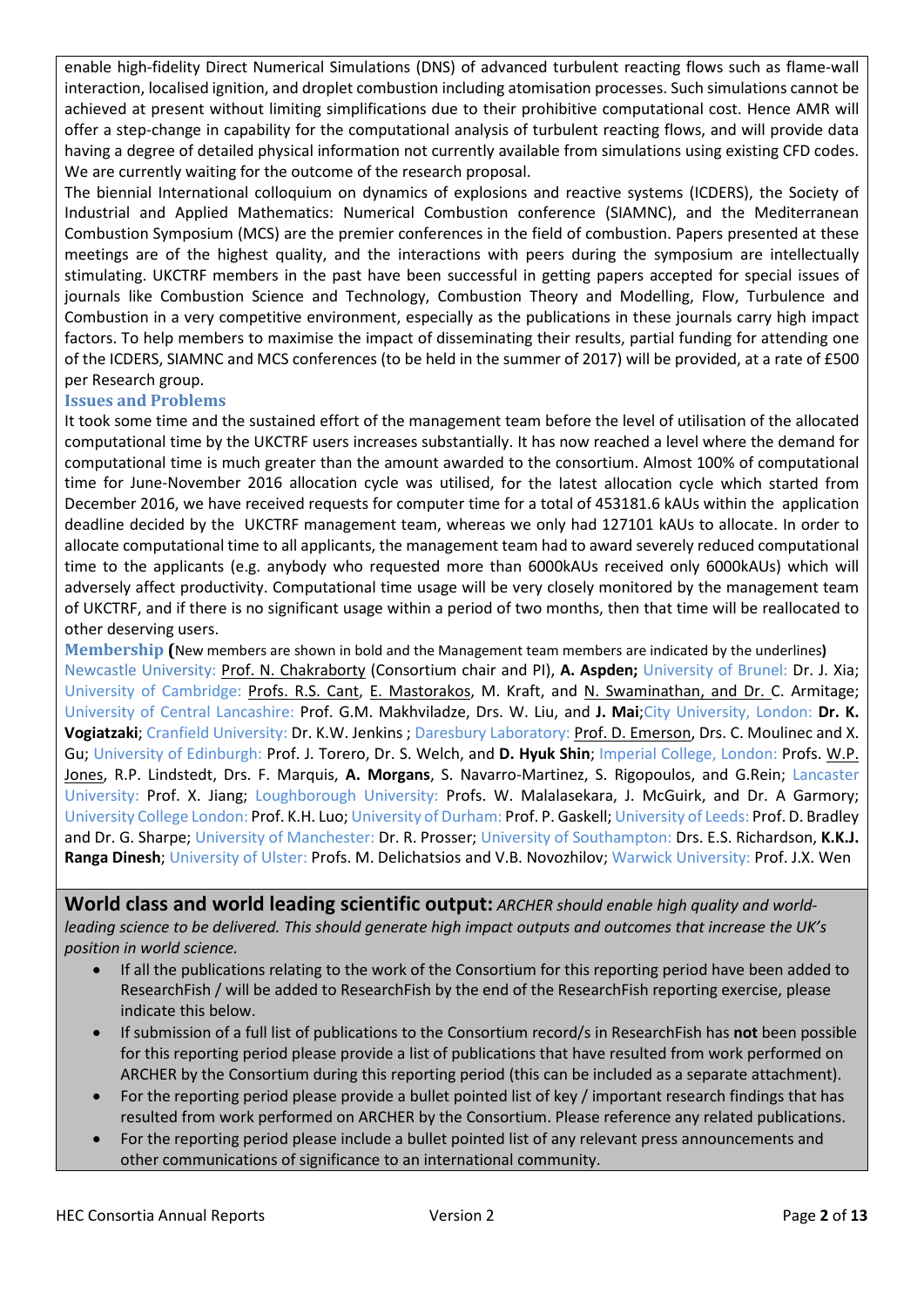#### **Key research outcomes and linked publications**

#### • **Improved physical understanding and modelling of multi-phase combustion using high-fidelity simulations**

E. Demosthenous, E.Mastorakos, R.S. Cant, (2016) Direct Numerical Simulations of Dual-Fuel Non-Premixed Autoignition. Combust. Sci. Technol., 188(4-5), 542-555.

E. Demosthenous, G. Borghesi, E.Mastorakos, R.S. Cant, (2016). Direct Numerical Simulations of premixed methane flame initiation by pilot n-heptane spray autoignition. Combust. Flame, 163, 122-137.

S.P. Malkeson, D.H. Wacks, L. Yi, N. Chakraborty (2016) Analysis of fuel mass fraction dissipation rate transport in turbulent flame-droplet interaction: A Direct Numerical Simulation study, ILASS2016, Brighton, UK, 4th -7th September, 2016.

S.P. Malkeson, D.H. Wacks, L. Yi, N. Chakraborty (2016) Analysis of the co-variance of fuel mass fraction and mixture fraction in

turbulent flame-droplet interaction: A Direct Numerical Simulation study", Joint meeting of British, Spanish, and Portuguese Sections of The Combustion Institute, Fitzwilliam College, Cambridge, UK, April 12-13, 2016.

M.P. Sitte, E. Mastorakos (2016) Modelling of Spray Flames with Double Conditional Moment Closure. 11th ERCOFTAC Symposium on Engineering, Turbulence, Modelling and Measurements, Palermo, 21-23 September 2016.

D. Wacks, S.P. Malkeson, N. Chakraborty (2016) Statistical behaviour of fuel mass fraction variance transport in turbulent flame- droplet interaction: A Direct Numerical Simulation analysis, Numer. Heat Trans. A, 70, 1087-1100.

D.H. Wacks, N. Chakraborty (2016) Statistical Analysis of the Reaction Progress Variable and Mixture Fraction Gradients in Flames Propagating into Droplet Mist: A Direct Numerical Simulation Analysis, Combust. Sci. Technol., 188, 2149-2177.

D. Wacks, N. Chakraborty (2016) Flame structure and topology in turbulent spray flames: A Direct Numerical Simulation analysis, Fuel, 184,922-947.

D. Wacks, N. Chakraborty (2016) Flame structure and propagation in turbulent flame-droplet interaction: A Direct Numerical Simulation analysis, Flow Turb. Combust., 96, 1053-1081.

D. Wacks, N. Chakraborty, E. Mastorakos, "Statistical analysis of the effects of droplets on flame propagation: A Direct Numerical Simulation analysis" Flow Turb. Combust., 96, 573-607, 2016.

#### • **Modelling of conventional turbulent premixed, non-premixed and stratified mixture combustion**

U. Allauddin, M. Pfitzner, M. Klein, N. Chakraborty (2016) A-priori and a-posteriori analysis of algebraic flame surface density modelling in the context of large eddy simulation of turbulent premixed combustion". Numer. Heat Trans. A., DOI: 10.1080/10407782.2016.1257309.

Z.Chen, S. Ruan, N. Swaminathan (2016) Large eddy simulation of flame edge evolution in a spark-ignited methane-air jet, Proc. Combust. Inst., 36, doi:10.1016/j.proci.2016.06.023, (2016)

Z. Chen, S. Ruan and N. Swaminathan (2016) Numerical study of transient evolution of lifted jet flames: partially premixed flame propagation and influence of physical dimensions, Combust. Theory Modelling, 20(4), 592-612.

A.L. Comer, T. Kipouros, R.S. Cant (2016). Multi-objective numerical investigation of a generic airblast injector design. Journal of Engineering for Gas Turbines and Power, 138(9).

Y.Gao, Y. Minamoto, M. Tanahashi, N. Chakraborty (2016) A priori assessment of scalar dissipation rate closure for Large Eddy Simulations of turbulent premixed combustion using a detailed chemistry Direct Numerical Simulation database." Combust. Sci. Technol., 188,1398- 1423.

Y. Gao, N. Chakraborty (2016) Modelling of Lewis Number dependence of Scalar dissipation rate transport for Large Eddy Simulations of turbulent premixed combustion. Numer. Heat Trans. A, 69, 1201-1222.

M. Klein, N. Chakraborty, M. Pfitzner (2016) Analysis of the combined modelling of subgrid transport and filtered flame propagation for premixed turbulent combustion. Flow Turb. Combust., 96, 921-938.

M. Klein, N. Chakraborty, Y. Gao (2016) Scale similarity based models and their application to subgrid scale scalar flux modelling in the context of turbulent premixed flames, Int. J. Heat Fluid Flow, 57, 91-108.

I. Langella, N. Swaminathan, Y. Gao, N. Chakraborty (2017) LES of premixed combustion using an algebraic closure involving scalar dissipation rate. Combust. Sci. Technol., 189, 43-77.

J. Li, X. Han, Y. Xia & A. S. Morgans, Thermoacoustic analysis of combustors consisting of long flames using a low order network model approach, International Symposium on Thermoacoustic Instabilities in Gas Turbines and Rocket Engines: Industry Meets Academia, Munich, 2016.

C.Y. Lee, R.S. Cant (2016). Nonlinear hydrodynamics of a bluff-body stabilized turbulent premixed flame. In Proceedings of the ASME Turbo Expo 2016, paper no. GT2016-57492.

C.Y. Lee, L.K.B. Li, M.P. Juniper, R.S. Cant (2016). Nonlinear hydrodynamic and thermoacoustic oscillations of a bluff-body stabilised turbulent premixed flame. Combustion Theory and Modelling, 20(1), 131-153.

X. Yu, I. Duran,. A. S. Morgans, X. Han (2016) Dispersion of entropy waves propagating through combustion chambers, International Congress on Sound and Vibration, Athens.

#### • **Fundamental physical understanding and modelling of conventional turbulent combustion**

A. J. Aspden, M. S. Day, and J. B. Bell (2016) Three-Dimensional Direct Numerical Simulation of turbulent lean premixed methane Combustion with Detailed Kinetics, Combust. Flame, 166, 266-283, 2016 dx.doi.org/10.1016/j.combustflame.2016.01.027.

A. J. Aspden (2016) A Numerical Study of Diffusive Effects in Turbulent Lean Premixed Hydrogen Flames, Proc. Combust. Inst., 36, dx.doi.org/10.1016/j.proci.2016.07.053.

A. J. Aspden, J. B. Bell, M. S. Day, and F. N. Egolfopoulos (2016) Turbulence-flame interactions in lean premixed Dodecane flames, Proc. Combust. Inst., 36, dx.doi.org/10.1016/j.proci.2016.07.068.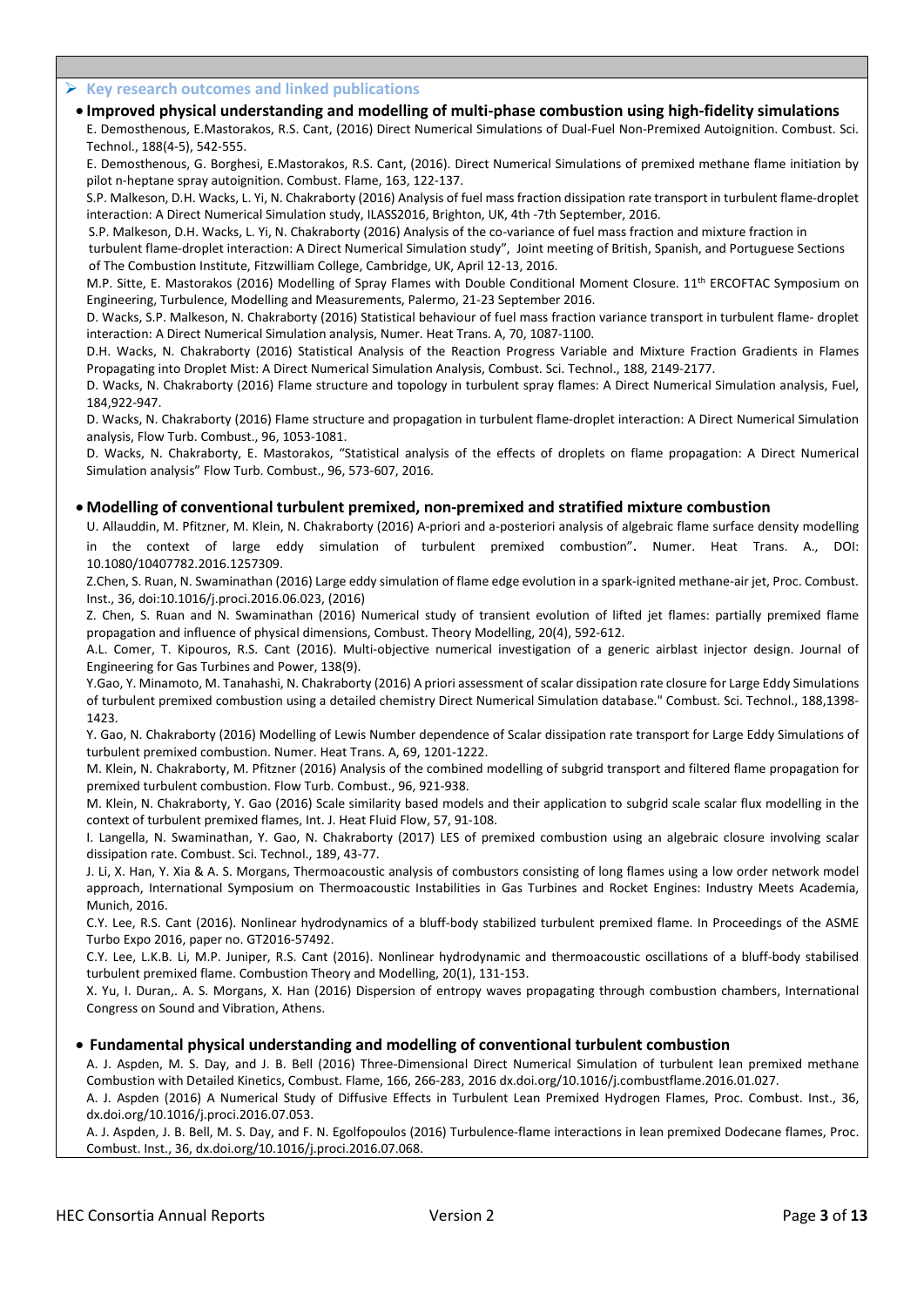L. Cifuentes, N. Chakraborty, C. Dopazo (2016) Kinetic energy and its dissipation rate budgets in statistically planar turbulent premixed flames at different Lewis numbers", Joint meeting of British, Spanish, and Portuguese Sections of The Combustion Institute, Fitzwilliam College, Cambridge, UK, April 12-13, 2016.

N.A.K. Doan, N. Swaminathan, N. Chakraborty (2016) Multiscale analysis of turbulence-flame interaction in premixed flames. Proc. Combust. Inst. 36, doi:10.1016/j.proci.2016.07.111.

H.G. Im, M. Klein, C. Kasten, N. Chakraborty, P. Arias (2016) Modelling of turbulent scalar fluxes in the broken reaction zones regime, American Physical Society, Division of Fluid Dynamics Section conference, 21<sup>st</sup> November, 2016G.V. Nivarti, R.S. Cant (2016). Direct numerical simulation of the bending effect in turbulent premixed flames, Proc. Combust. Inst., 36, [http://dx.doi.org/10.1016/j.proci.2016.07.076.](http://dx.doi.org/10.1016/j.proci.2016.07.076)

W. Liu, A. Alakalabi, T. Graham, X. Gu (2016) Large eddy simulations of heavy gas dispersion within building group, 9<sup>th</sup> International Conference on Computational Fluid Dynamics (ICCFD9), Istanbul, Turkey, July 11 – 15, 2016.

M. Klein, C. Kasten, N. Chakraborty, P.Aries, H.G. Im, "Turbulent scalar fluxes in detailed chemistry based premixed flame DNS simulations of h2-air flames in different regimes of combustion", Engineering Turbulence Modelling and Measurement 11, Proceedings of the 11th ERCOFTAC Symposium on Engineering, Turbulence, Modelling and Measurements, Palermo, 21-23 September 2016.

M. Klein, N. Chakraborty, A comparison of strategies for direct numerical simulation of turbulence chemistry interaction in generic planar turbulent premixed flames, Engineering Turbulence Modelling and Measurement 11, Proceedings of the 11th ERCOFTAC Symposium on Engineering, Turbulence, Modelling and Measurements, Palermo, 21-23 September 2016).

W. Liu (2016), A theory for steady and self-sustained premixed combustion waves, Cogent Engineering 3: 1205308.

J. Mai, A. Chamchine (2016) Transient Flame Translation from Within an Enclosure to Its Opening, ISFEH8, He Fei, China, April 2016.

V. Sabelnikov, A.N. Lipatnikov, N. Chakraborty, S. Nishiki, T. Hasagawa, "A balance equation for the mean rate of product creation in premixed turbulent flames." Proc. Combust. Inst. , 36, [http://dx.doi.org/10.1016/j.proci.2016.08.018.](http://dx.doi.org/10.1016/j.proci.2016.08.018)

V. Sabelnikov, A. Lipatnikov, N. Chakraborty, S. Nishiki, T. Hasegawa (2016) A transport equation for reaction rate in turbulent flows, Phys. Fluids, 28, 081701.

D.H. Wacks, N. Chakraborty, M. Klein, P.G. Aries, H.G. Im (2016) Flow topologies in different regimes of premixed turbulent combustion: A direct numerical simulation analysis, Phys. Rev. F, 1, 083401.

#### • **Fundamental physical understanding and modelling of unconventional combustion processes (e.g. flame-wall interaction and MILD combustion)**

N. A. K. Doan, N. Swaminathan, Y. Minamoto (2016) DNS of partially premixed MILD combustion: Preliminary investigation, Joint meeting of British, Spanish, and Portuguese Sections of The Combustion Institute, Fitzwilliam College, Cambridge, UK, April 12-13, 2016.

N. A. K. Doan, N. Swaminathan, Y. Minamoto (2016) DNS of MILD combustion with inhomogeneous fuel distribution, The fifth international education forum on environment and energy science, Dec. 15 – 21, 2016 Maui, Hawaii.

J. Lai, N. Chakraborty, A. Lipatnikov, Vorticity and enstrophy transport in head-on quenching of turbulent premixed flames, Eur. J. Mech. Fluids/B., [http://dx.doi.org/10.1016/j.euromechflu.2016.10.013.](http://dx.doi.org/10.1016/j.euromechflu.2016.10.013)

J. Lai, M. Klein, N. Chakraborty, A priori direct numerical simulation assessment of algebraic flame surface density models for turbulent flame-wall interaction in the context of large eddy simulation, Engineering Turbulence Modelling and Measurement 11, Proceedings of the 11th ERCOFTAC Symposium on Engineering, Turbulence, Modelling and Measurements, Palermo, 21-23 September 2016.

J. Lai, N. Chakraborty (2016) Modelling of Progress Variable Variance Transport in Head on Quenching of Turbulent Premixed Flames: A Direct Numerical Simulation Analysis, Combust. Sci. Technol., 188,1925-1950.

J. Lai, N. Chakraborty (2016) A-priori Direct Numerical Simulation modelling of Scalar Dissipation Rate transport in Head-on Quenching of Turbulent Premixed Flames Combust. Sci. Technol., 188,1440-1471.

J. Lai, N. Chakraborty (2016) Statistical behaviour of scalar dissipation rate for head on quenching of turbulent premixed flames: A Direct Numerical Simulation analysis. Combust. Sci. Technol., 188, 250-276.

J. Sellmann, J. Lai, N. Chakraborty, A.M. Kempf, Flame Surface Density based modelling of head-on quenching of turbulent premixed flames. Proc. Combust. Inst., 36, http://dx.doi.org/10.1016/j.proci.2016.07.114

J. Lai, N. Chakraborty (2016) Effects of Lewis Number on Head on Quenching of Turbulent Premixed Flame: A Direct Numerical Simulation analysis, Flow Turb. Combust., 96, 279-308.

#### • **Simulation and modelling of ignition, flame extinction and blowout**

E. Mastorakos (2016) Forced ignition of turbulent spray flames, Proc. Combust. Inst., 36, **<http://dx.doi.org/10.1016/j.proci.2016.08.044>** D. Patel, N. Chakraborty (2016) Effects of fuel Lewis number on localised forced ignition of globally stoichiometric stratified mixtures: A numerical investigation. Flow Turb. Combust., 96, 1083-1105.

D. Patel, N. Chakraborty (2016) Effects of fuel Lewis number and the energy deposition characteristics on localized forced ignition of homogeneous mixture: A numerical investigation, Int. J. Spray Combust. Dyn. 8, 183-196.

D. Patel, N. Chakraborty (2016) Effects of mixture distribution on localised forced ignition of stratified mixtures: A Numerical Investigation, Combust. Sci. Technol., 188,1904-1924.

H. Zhang, E. Mastorakos (2016) Modelling Local Extinction in Sydney Swirling Non-premixed Flames with LES/CMC. Proc. Combust. Inst., 36, doi: 10.1016/j.proci.2016.07.051.

H. Zhang, A. Giusti, E. Mastorakos (2016) Modelling formation and initial propagation of flame kernels in turbulent non-premixed methane jets with LES/CMC. Proceedings of the 11th ERCOFTAC Symposium on Engineering, Turbulence, Modelling and Measurements, Palermo, 21-23 September 2016.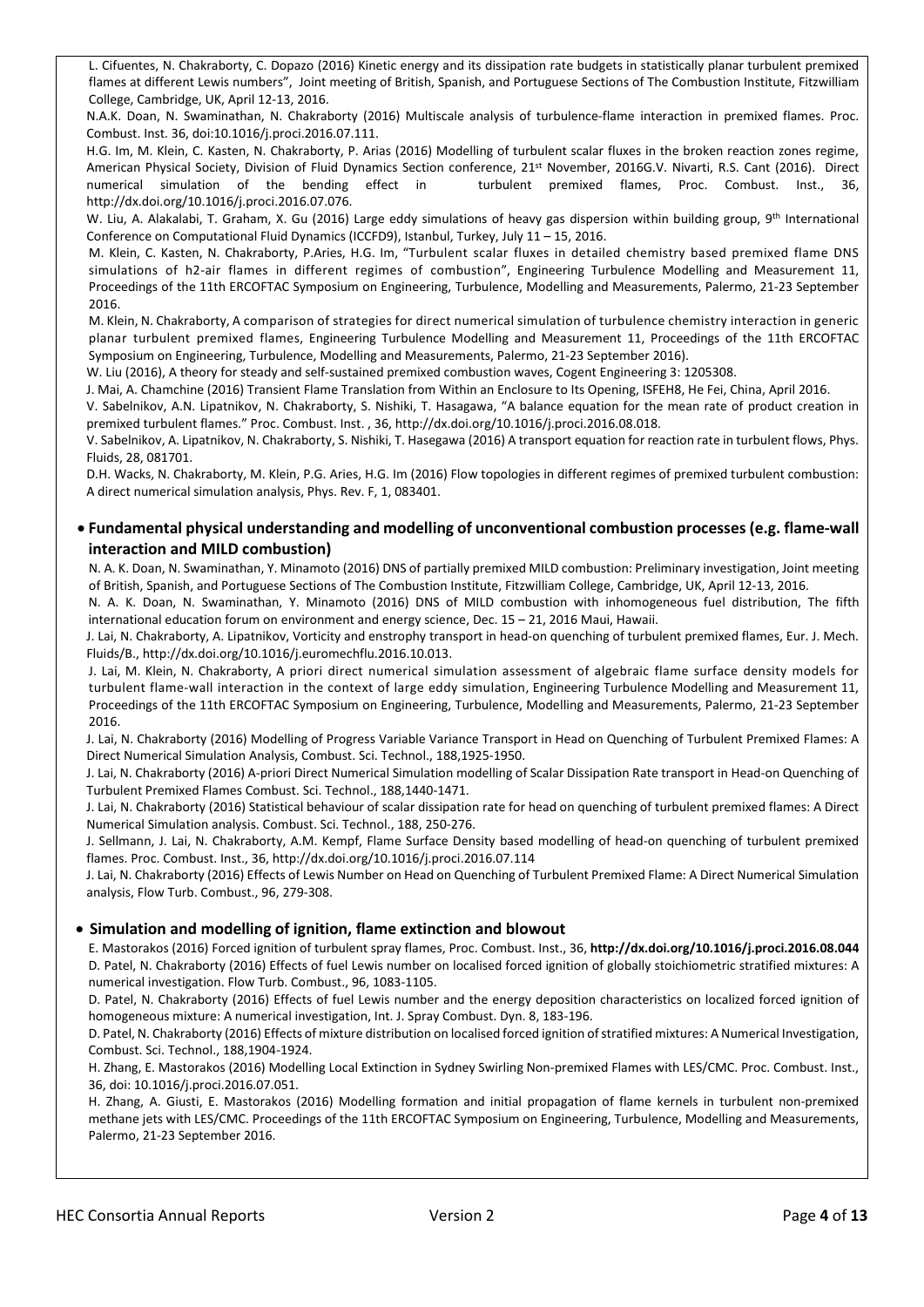#### • **Simulation and modelling of fire, deflagration to detonation transition**

I. Ahmed, T. Bengherbia, R. Zhvansky, G. Ferrara, J. X. Wen, N. G. Stocks (2016) Validation of geometry modelling approaches for offshore gas dispersion simulations, J of Loss Prevention in the Process Industry 2016. [http://dx.doi.org/10.1016/j.jlp.2016.07.009.](http://dx.doi.org/10.1016/j.jlp.2016.07.009) 

M. Alam, J.X. Wen, S. Dembele (2016) Numerical prediction of liquid pool fire burning rate with a CFD approach, Proc. 14th Interflam Conference, 4-6 July 2016, Royal Holloway College, University of London, Windsor, UK.

L. A. Dombrovsky, S. Dembele, J. X. Wen (2016) A simplified model for the shielding of fire thermal radiation by water mists, Int. J. Heat and Mass Trans.,96, 199–209.

P. Huang, P. K. Li, H. Chen, Q. Wang, J.X. Wen, J. Sun (2016) Experimental and modeling analysis of thermal runaway propagation over the large format energy storage battery module with Li4Ti5O12 anode, Applied Energy, vol. 183: 659-673.

R. Khodadadi Azadboni, J.X. Wen, A. Heidari, S.P.R. Muppala, C.J. Wang (2016) Numerical Modelling of Deflagration to Detonation Transition in Inhomogeneous Hydrogen/Air Mixtures, accepted by the 11th International Symposium on Hazards, Prevention, and Mitigation of Industrial Explosion (ISHPMIE) hosted in Dalian, China July 24-29 2016.

W. Rudy, A. Teodorczyk, J. Wen (2016) Self-ignition of hydrogen–nitrogen mixtures during high-pressure release into air, Int. J. Hydrogen Energy, http://dx.doi.org/10.1016/j.ijhydene.2016.06.051.Z.S. Saldi, J.X. Wen (2016) Modeling thermal response of polymer composite hydrogen cylinders subjected to external fires. Int. J. Hydrogen Energy, [http://dx.doi.org/10.1016/j.ijhydene.2016.06.108.](http://dx.doi.org/10.1016/j.ijhydene.2016.06.108)

I. Sikic, J.X. Wen, S. Dembele, An assessment of the weighted-sum-of-grey-gases approach in fire simulations, Poster presentation at the 14<sup>th</sup> Interflam Conference, 4-6 July 2016, Royal Holloway College, University of London, Windsor, UK.

C.J., Wang, J.X. Wen (2016) Numerical simulation of flame acceleration and deflagration-to-detonation transition in hydrogen-air mixtures with concentration gradients. Int. J. Hydrogen Energy, http://dx.doi.org/10.1016/j.ijhydene.2016.06.107.B. P. Xu, J.X. Wen (2016) Large eddy simulation of a mechanically ventilated compartment fire for nuclear applications, Proc. 8th International Symposium on Fire and Explosion Hazards, Hefei, China, April 25-29, 2016.

#### **Relevant press announcements and other communications of significance**

- A paper by X. Yu, I. Duran, A. S. Morgans, X. Han, entitled 'Dispersion of entropy waves propagating through combustion chambers' presented at International Congress on Sound and Vibration, Athens, 2016 was nominated for Sir James Lighthill Best Student Paper Award.
- A paper by S.P. Malkeson, D.H. Wacks, L. Yi, N. Chakraborty, entitled 'Analysis of fuel mass fraction dissipation rate transport in turbulent flame-droplet interaction: A Direct Numerical Simulation study' ILASS2016, Brighton, UK, 4th -7th September, 2016 was selected for the Best Paper Award.

#### **Relevant grants and awards**

- EPSRC Grant, CHAMBER: Combustor thermoacoustics for multi-burner low emissions gas turbines, £757k (2017-2020). PI: Dr. A. S. Morgans, Imperial College London
- CORNET: H2020/Clean Sky RIA project: £382k (2016-2019). Investigators: A. P. Dowling, N. Swaminathan, T. P. Hynes
- Grant from MHI, Japan: LES of Azimuthal instability in GT combustor, £352k (2016-2019). PI: Prof. N. Swaminathan
- Dr. K. Vogiatzaki from the City University, London was awarded the prestigious Hinshelwood Prize for 2006 by the British Section of Combustion Institute for his meritorious contribution to combustion science.
- Prof. N. Chakraborty (Newcastle University) received funding from the Ministry of Human Resources Development, India as a part of Global Initiative of Academic Network (GIAN) scheme to offer an invited course on "Computational Modelling of Turbulent Combustion" at Jadavpur University, Kolkata, India in December 2016
- Prof. N. Chakraborty (Newcastle University) was awarded the short term Japanese Society of Promotion of Science (JSPS) fellowship for collaborative research on multi-phase turbulent reacting flows at the University of Kyoto in the summer of 2017 (Host: Prof. R. Kurose)

**Greater scientific productivity:** *As well as speed increases, the optimisation of codes for the ARCHER machine will enable problems to be solved in less time using fewer compute resources.*

• For the reporting period please provide a brief update on the progress of software development activities associated with the Consortium and the impact this has had on Consortium members and the broader research community.

Generic porting and optimisation of major UKCTRF codes have already taken place for ARCHER. Other general porting of codes will be requested through the ARCHER help desk. During the reporting period, the main workhorse of Work Package 1 of UKCTRF, SENGA2 (already ported on ARCHER) was updated, incorporating new functionality for droplets and highly-detailed chemistry, as well as improvements made to time stepping and boundary conditions. Support regarding optimisation of an adaptive grid based DNS code (i.e. HAMISH) is being carried out in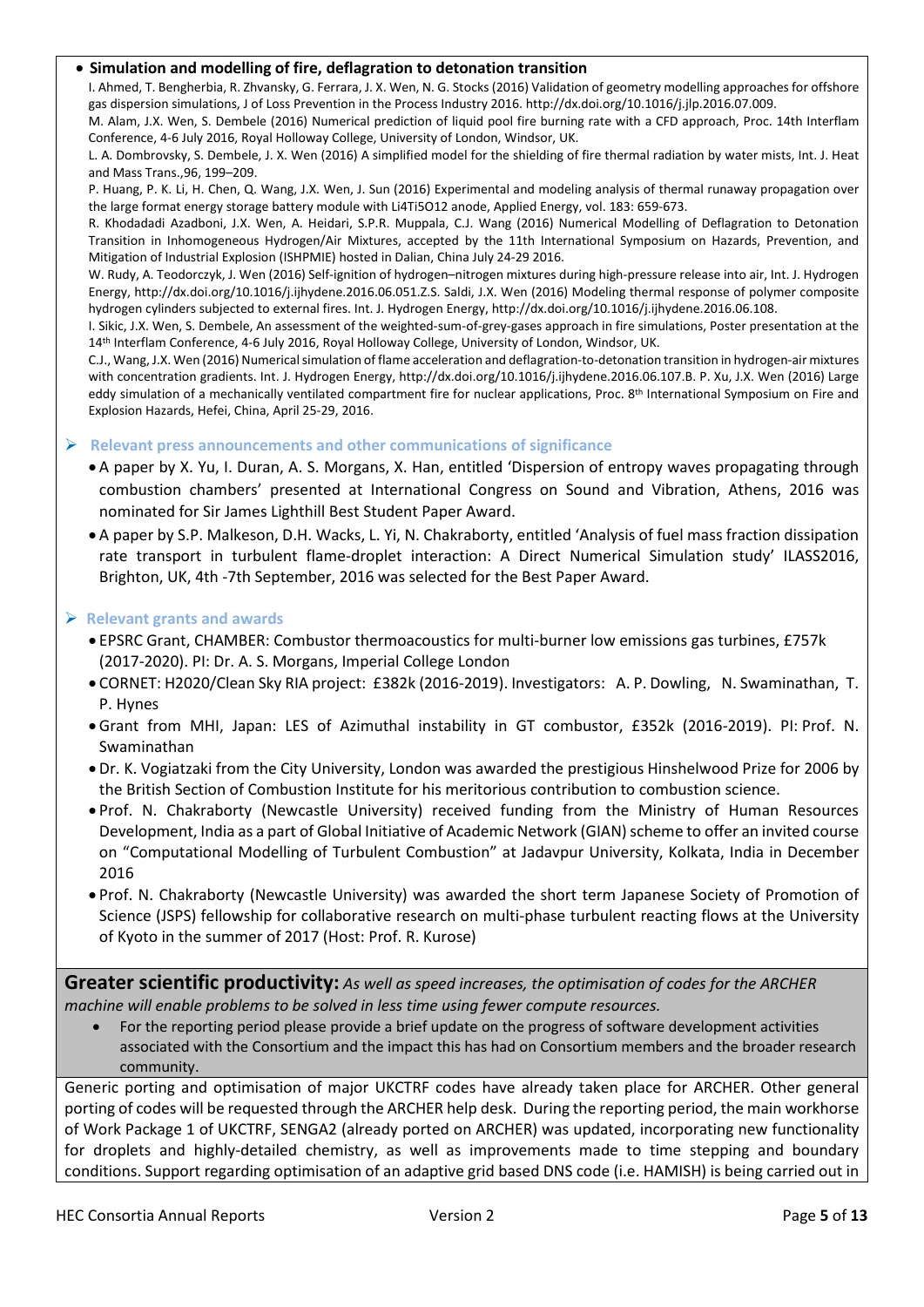Daresbury Laboratory as part of the activity of the consortium. It is worth noting that HAMISH is a new code which is under development and will be rolled out over the next 2 years. A dedicated postdoctoral researcher, Dr Jian Fang, joined Daresbury in November 2014, and is working with partners to develop the capabilities of HAMISH. Dr. J. Fang is making good progress, and has already made significant advances in debugging the code. There is also a strong element of research into the algorithms which need careful attention in relation to the development of HAMISH, particularly the adaptive meshing for DNS. Moreover, new code and algorithm development evolve naturally and should not be considered as a routine task.

In response to EPSRC's recent call on flagship software development, a proposal entitled "Adaptive software for high-fidelity simulations of multi-phase turbulent reacting flows" has been submitted to EPSRC on behalf of UKCTRF. Prof. N. Chakraborty (Newcastle University) is the PI, and Profs. R.S. Cant (Cambridge), D. Emerson (Daresbury Laboratory) and Dr. C. Moulinec (Daresbury Laboratory) are the CIs of this proposal. This project focuses on the development, validation and documentation of a next-generation fully parallelised computational fluid dynamics (CFD) code HAMISH based on adaptive mesh refinement (AMR) which will enable high-fidelity Direct Numerical Simulations (DNS) of advanced turbulent reacting flows such as flame-wall interaction, localised ignition, and droplet combustion including atomisation processes. Such simulations cannot be achieved at present without limiting simplifications due to their prohibitive computational cost. AMR for large-scale highly-parallel simulations of compressible turbulent reacting flows is a significant new functionality which will offer major benefits in terms of computational economy for problems involving thin fluid-mechanical structures (e.g. resolution of both the flame and the boundary layer in flame-wall interaction, droplet surfaces in atomisation in spray combustion, shock waves in localised forced ignition, etc.). Such structures have either been ignored or simplified severely in previous work due to the prohibitive computational cost of fixed global meshes, thus limiting the usefulness of the simulations. Hence AMR will offer a step-change in capability for the computational analysis of turbulent reacting flows, and will provide data with the degree of detailed physical information which is not currently available from simulations using existing CFD codes.

The proposed software will be validated with respect to the results obtained from the well-proven uniform-mesh DNS code SENGA2, which has already been ported to ARCHER and is currently widely used by UKCTRF members. The newly developed code, HAMISH, will not only be ported to ARCHER, but also be prepared for architectures supporting accelerators thanks to OpenMP 4.5, which will support OpenACC, targeting a POWER8 cluster. As a part of this project, a detailed user guide will be produced at each new release. This user guide will be made available on a website for public download along with the open-source version of the code, and the associated documentation on code validation and user tutorials.

A significant progress has been made in the development of HAMISH with active support from the University of Cambridge, Newcastle University and Daresbury Laboratories. HAMISH was initially developed at Cambridge University as the next generation CFD solver based on adaptive mesh refinement (AMR) using Morton code and Octree algorithms. This technique is very efficient in capturing fine small-scale motions in reactive flows (such as droplets, flame/wall interaction), as it requires much less computing resources than classical methods, because it is using dynamic mesh refinement. This code will allow for new simulations in areas previously inaccessible due to high computational cost. The specific areas include flame-wall interaction, two-phase flow and droplet combustion, but the development of this code will also benefit the wider Combustion community with respect to DNS/LES-based research. During 2016, HAMISH was improved in the following respects:

- 1. Improvement of the basic N-S solver by successfully removing the existing grid-grid wiggle problem.
- 2. Testing the code for 3-D Taylor-Green Vortex cases up to 10,000 processors and profiling the code for the non-AMR mode.
- 3. Fixing some critical issues in terms of AMR-related algorithms.
- 4. Successfully running the code in the AMR code and testing the AMR solver for 1D/2D/3D flame diffusion cases in sequential mode.
- 5. Fixing some issues in terms of parallel-AMR-related algorithms.
- 6. Presenting the progress in the development of HAMISH code at the UKCTRF annual meeting in Durham.

The team members feel that they are very close to the goal of running HAMISH with its full capacity (parallel and AMR on). There are also plans in place for adding more functionality to the code to support the wider research interests of the community.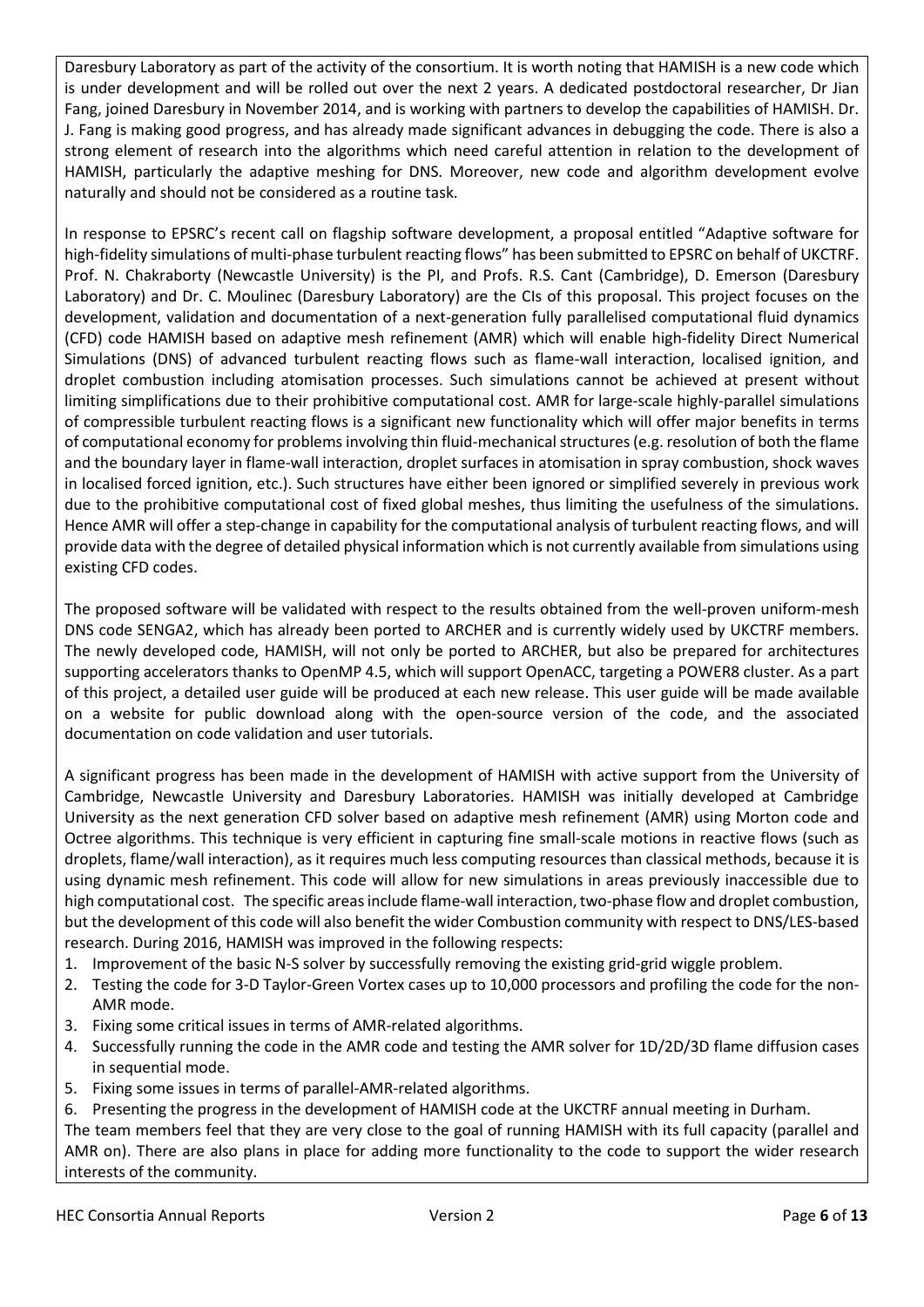Recent research carried out by UKCTRF members has also had a major impact on industry and policy. The development of an improved CFD model by the research group at the University of Warwick has been adopted by the sponsor FM Global, and used by their engineers in numerical simulations to reduce the number of large scale fire tests, which typically costs \$50K USD per test. The findings from a recently completed KTP project at Warwick have been adopted in the consulting practices at DNV GL, the world's leading classification society and a recognized advisor for the maritime industry. The outcome has resulted in £400K increase in the annual sales turnover and is expected to lead to £2M increase in annual sales turnover in three years' time.

UKCTRF members based at Warwick have also started a new EU project (HySEA) with the support of international companies Air Products, Air Liquide, Shell, FIKE and FM Global to conduct research that will result in recommendation to update both the International and European Standards concerning protection of hydrogen energy applications through explosion venting.

## **Increasing the UK's CSE skills base (including graduate and post doctorate training and**

**support):** *This builds on the skills sets of trained people in HPC, both in terms of capacity and raising the overall skill level available to the sector.*

- For the reporting period please provide information on the number of PhDs and Post-Docs that have been trained in the use of ARCHER as a result of work relating to the Consortium.
- For the reporting period please provide a bullet pointed list of training activities undertaken by the Consortium, providing information on the target audience and level of attendance.

Most users of the consortium are Early Career Researchers ((ECRs) i.e. PhD students, Postdoctoral Research Associates). In the 3<sup>rd</sup> Annual Progress meeting of UKCTRF, ECRs gave 13 oral presentations out of 17 oral presentations and about 30 ECRs attended the meeting. This substantiates the high level of involvement of ECRs in the consortium activities. UKCTRF members of and their respective institutions have expertise and training facilities of parallel computation (i.e. MPI, OpenMP) and access to the training facilities organised by regional facilities (e.g. N8). For this reason, no special training on parallel computation is organised by the consortium. However, the training sessions, webinars organised by EPCC for ARCHER users, eCSE calls and the specialised training courses organised by Daresbury Laboratory are publicised to consortium members by the UKCTRF administration. The EPCC's consortium contact for ARCHER was invited to the  $3<sup>rd</sup>$  Annual Progress review meeting of the UKCTRF to publicise and discuss about the training options and other facilities (e.g. effective file management and efficient usage of RDF) to the consortium users. The EPCC's consortium contact for ARCHER is also invited to join the Impact Advisory Panel (IAP) and is in close contact with the management team to explore the possibility of having training sessions which might be beneficial for the consortium users.

The previous incarnations of UKCTRF (i.e. Consortium On Computational Combustion For Engineering Applications (COCCFEA)) had the option for summer schools on computational combustion. Under new regulations of EPSRC, it was not possible to include the summer school in the proposal for UKCTRF. However, both academic experts and industrial members of IAP commented in the kick-off meeting that there is a need for such a training activities at regular intervals. It was decided by the management team that the demand for this training will be catered through the EPSRC funded Centre of Doctoral Training Centres (CDTs) based at the University of Leeds and Imperial College, London. Furthermore, the International Combustion Institute arranges training workshops for ECRs every year which also covers the cost of travel and accommodation of PhD students. It has been decided by the UKCTRF Management team that the availability of such facilities will be disseminated more extensively among the consortium members in the future, and they will be encouraged to make use of all available opportunities.

**Increased impact and collaboration with industry:** *ARCHER does not operate in isolation and the 'impact' of ARCHER's science is converted to economic growth through the interfaces with business and industry. In order to capture the impacts, which may be economic, social, environmental, scientific or political, various metrics may be utilised.* 

- For the reporting period please provide where possible information on Consortium projects that have been performed in collaboration with industry, this should include:
	- o Details of the companies involved.
	- o Information on the part ARCHER and the Consortium played.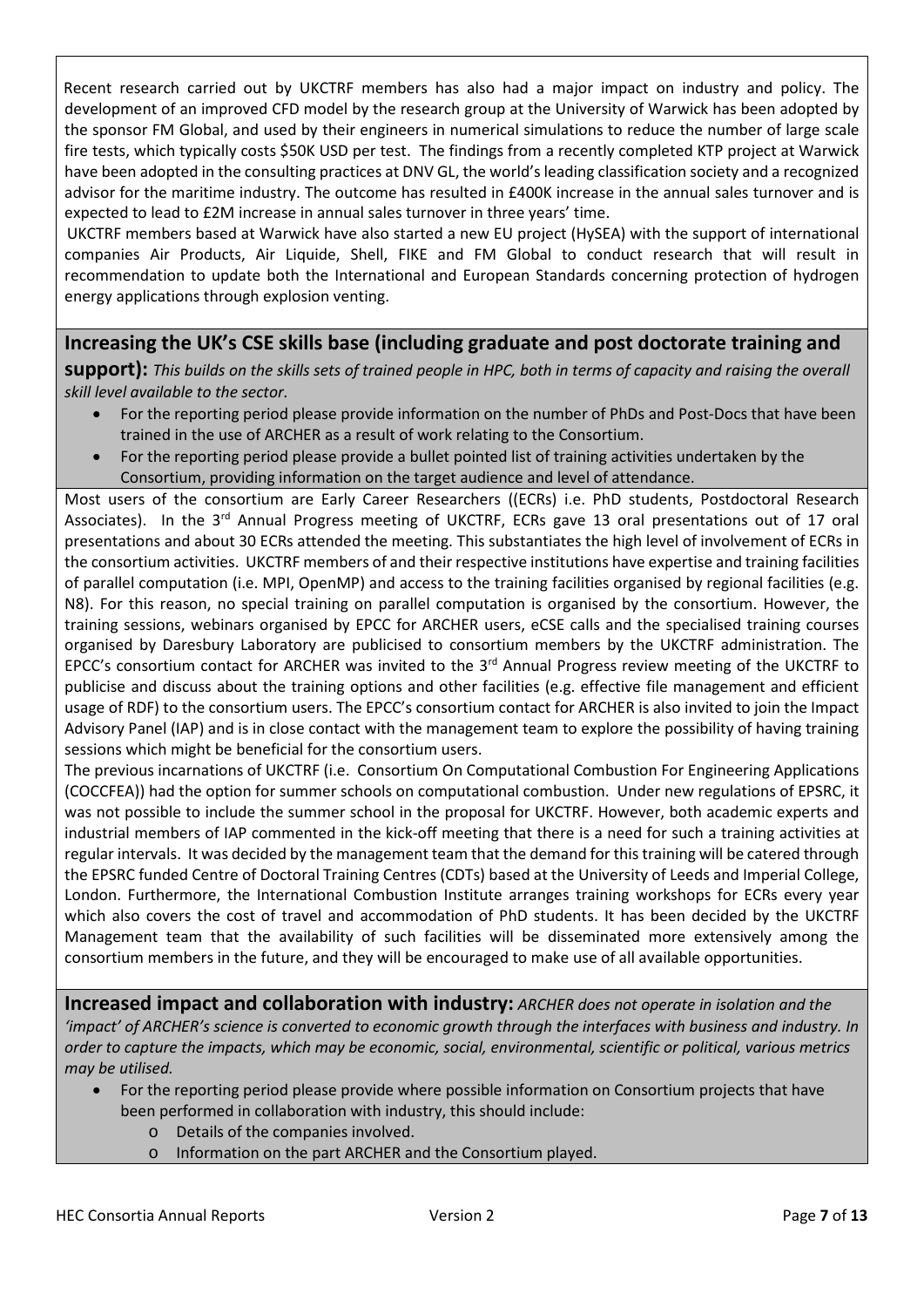- o A statement on the impact that the work has / is making.
- o If relevant, details of any in kind or cash contributions that have been associated with this work.
- For the reporting period include a list of Consortium publications that have industrial co-authorship.
- For the reporting period please provide details of the any other activities involving industrial participation e.g. activities involving any Industrial Advisory panels, attendance / participation in workshops and Consortium based activities.

## **Collaboration with industry as outlined in the original Pathways to Impact for the consortium**

The consortium recognises the importance of maximising the impact and dissemination of their work and thus established an IAP to ensure a strong knowledge-exchange activity with industrial partners (Rolls Royce Plc., Siemens Plc., Shell Plc., MMI Engineering and Renuda Ltd.), and international academic experts (Dr. W. Meier from Institute of Combustion Technology, DLR, Germany, Prof. T. Poinsot from CNRS, Toulouse, France and Prof. D. Roekaerts, Technical University, Delft, Netherlands). The IAP is currently chaired by Dr. M. Zedda from Rolls Royce Plc., who are actively involved in RANS and LES simulations of turbulent reacting flows in complex engineering configurations for the purpose of designing new generation energy-efficient and environment-friendly industrial combustion devices for automotive and gas turbine applications.

The role of the IAP is to: (i) offer advice on the research activities in the consortium; (ii) support research activities by disseminating information and sharing experimental and computational data from their research group (as appropriate); and (iii) indicate any avenues of research which need immediate attention from the point of view of fundamental understanding and industrial requirements. The IAP provides an impartial assessment of the activities of the consortium. Consortium members and colleagues from relevant industrial sectors (MMI Engineering Ltd., Renuda, Rolls Royce, Shell, Siemens etc.) are invited to present their research findings and exchange ideas with the consortium and advisory panel members in these annual progress review meetings.

 The representatives of Shell Plc., Siemens Plc., Renuda Ltd. And Rolls Royce Plc. (i.e. Prof. R. Cracknell, Drs. G. Bulat, N. Tonello and M. Zedda) attended the 2<sup>nd</sup> Annual Progress meeting of the consortium and offered their valuable inputs. The industrial colleagues of IAP identified that focused research is needed on explosions modelling, spray and soot modelling, bio-fuel combustion and thermo-acoustic interaction. This industrial view is consistent with the priority areas identified by the consortium. There is a possibility that the IAP members of Shell will be able to provide some experimental data on their explosions test cases and constant volume Diesel spray combustion. Rolls Royce and Siemens have offered to provide test cases with experimental data for validating RANS/LES simulations. Siemens is also willing to share some experimental data on thermo-acoustic interaction. It was felt by industrial colleagues and UKCTRF members alike that it will be useful if the models developed using fundamental insights obtained from DNS data can be implemented in an open-source code such as OpenFOAM or Code\_Saturne to demonstrate its validity. This will help the assimilation of research outcomes of UKCTRF members into the industrial sector relatively quickly, and contribute towards the development of the next generation energy-efficient and environment friendly combustion devices. It is recognised that this exercise will require interactions between various research groups and their concerted efforts, and will be a desired outcome at the end of this consortium. This exercise will also help identifying those methodologies which will be useful for pre-processing and postprocessing of industrial simulations.

## **Projects that have been performed in collaboration with industry**

- **Autoignition and Jet flame analysis in collaboration with Shell Research (PI: Prof. Derek Bradley, University of Leeds, UK):** Combined experimental and computational investigation of turbulent jet flames and autoignition characteristics in automotive applications. Prof. D. Bradley acts as a consultant to Shell.
- **Firefoam development for industrial fire simulations in collaboration with FM Global (PI: Prof. Jennifer Wen, Warwick University, UK):** The Warwick group has been involved with continuous development of the FireFOAM code, the LES based fire simulation solver within OpenFOAM. The work is part of their strategy to use numerical modelling with validated predictive tools to reduce the number of large scale expensive fire tests required for their business. The development of an improved CFD model by the research group at the University of Warwick has been adopted FM Global, and used by their engineers in numerical simulations to reduce the number of large scale fire tests, which typically costs \$50K USD per test.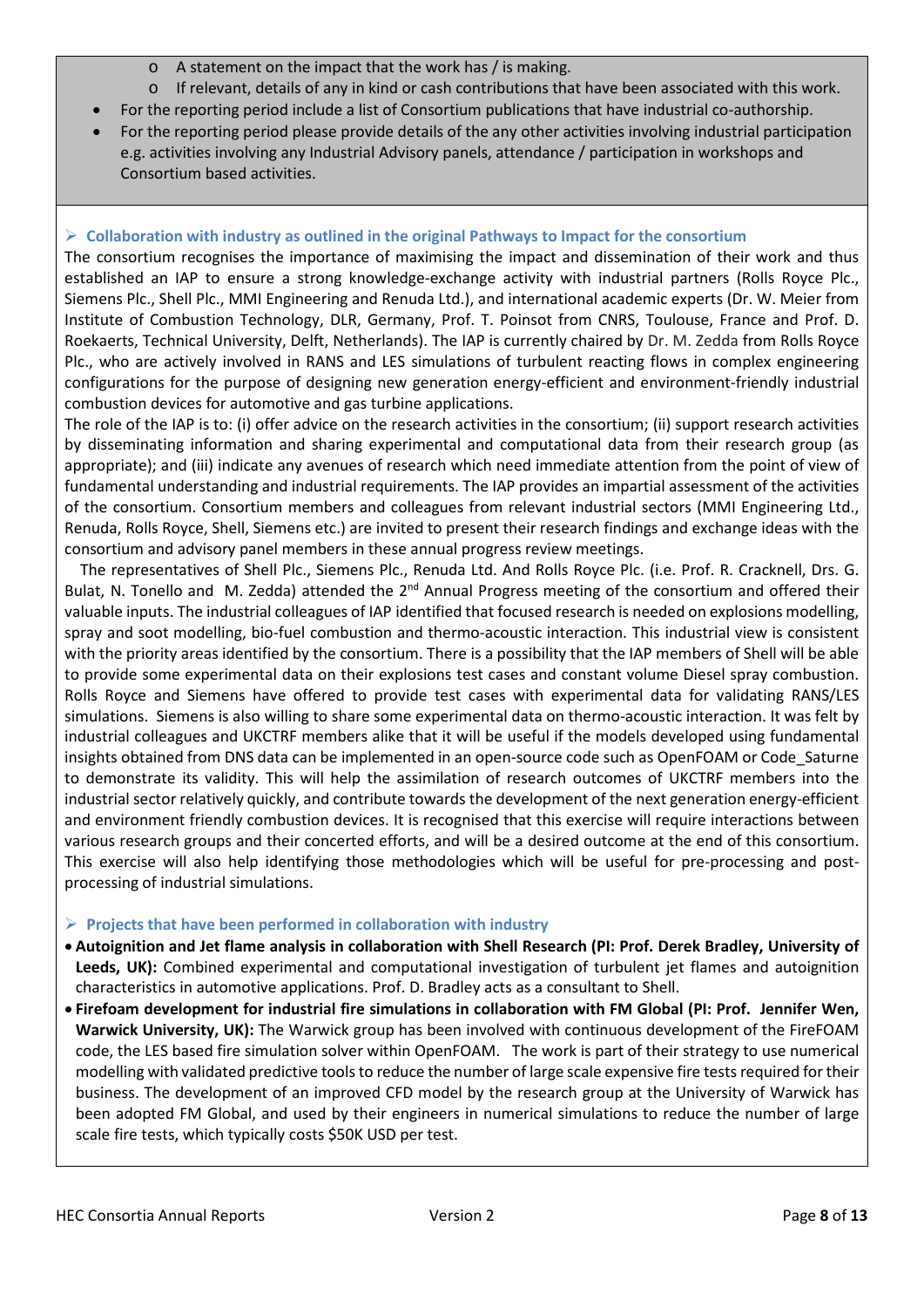#### **Publications that have industrial co-authorship**

- S.P. Malkeson, D.H. Wacks, L. Yi, N. Chakraborty, "Analysis of the co-variance of fuel mass fraction and mixture fraction in turbulent flame-droplet interaction: A Direct Numerical Simulation study", Joint meeting of British, Spanish, and Portuguese Sections of The Combustion Institute, Fitzwilliam College, Cambridge, UK, April 12-13, 2016.
- S.P. Malkeson, D.H. Wacks, L. Yi, N. Chakraborty, "Analysis of fuel mass fraction dissipation rate transport in turbulent flame-droplet interaction: A Direct Numerical Simulation study", ILASS2016, Brighton, UK, 4th -7th September, 2016.
- D. Wacks, S.P. Malkeson, N. Chakraborty, "Statistical behaviour of fuel mass fraction variance transport in turbulent flame- droplet interaction: A Direct Numerical Simulation analysis." *Numer. Heat Trans. A*, 70, 1087- 1100, 2016.

**Strengthening of UK's international position:** *The impacts of ARCHER's science extend beyond national borders and most science is delivered through partnerships on a national or international level.*

- For the reporting period please provide a bullet pointed list of projects that have involved international collaboration. For each example please provide a brief summary of the part that ARCHER and the Consortium have played.
- For the reporting period please provide a list of consortium publications with international co-authorship.
- For the reporting period please detail any other international activities that the Consortium might be involved in (workshops, EU projects etc.).

## **Projects involved international collaboration**

- **Advanced numerical techniques for pulverized biomass combustion modelling (Investigator from UKCTRF: Prof. N. Chakraborty (Newcastle University)):** Collaboration involving Instituto Superiorio de Técnico (IST), Portugal, University of Duisburg, Germany
- **Analysis of jet flames (Investigator from UKCTRF: Prof. Derek Bradley (University of Leeds)):** Collaboration involving Universities of Barcelona, Puebla, and State Key Laboratory of Fire Science, University of Science and Technology of China, Hefei, Anhui.
- **Autoignition in engines (Investigator from UKCTRF: Prof. Derek Bradley (University of Leeds)):** Collaboration involving Institute for Combustion Technology, RWTH Aachen, Germany, Institute for Combustion Technology, RWTH Aachen, Germany
- **Development of combustion models using DNS data and it's** *a-posteriori* **validation (Investigator from UKCTRF: Prof. N. Chakraborty (Newcastle University)):** Collaboration involving Chalmers University, Sweden, University of Duisburg, Germany; Universität der Bundeswehr München, Germany, ONERA, France
- **Fundamental understanding of premixed turbulent combustion using DNS data (Investigators from UKCTRF: Profs. N. Chakraborty (Newcastle University), R.S. Cant, N. Swaminathan (University of Cambridge)):**  Collaboration involving Universität der Bundeswehr München, Germany (RSC and NC), King Abdullah University of Science and Technology, Saudi Arabia (NC), Sandia National Laboratory (NC, RSC and NS), Shanghai Jiao'Tong University (NC), Tokyo Institute of Technology, Japan (NC and NS), University of Zaragoza (NC).
- **Flame acceleration and transition to detonation (Investigator from UKCTRF: Prof. J. Wen (Warwick University)):** Collaboration involving University of Science and Technology, China and Califoirnia Institute of **Technology**
- **Fully coupled fluid-solid simulation of upward flame spread and fire growth (Investigator from UKCTRF: Prof. J. Wen (Warwick University)):** Collaboration involving FM Global, USA
- **Modelling radiative heat transfer in fires (Investigator from UKCTRF: Prof. J. Wen (Warwick University)):**  Collaboration involving FM Global, USA
- **EPSRC funded project "Integrated safety strategies for onboard hydrogen storage systems" (Investigator from UKCTRF: Prof. J Wen (University of Warwick)):** This project is supported by an Advisory Board involving over a dozen international experts from industry, research laboratories and universities.
- **Consortium publications with international co-authors for the reporting period**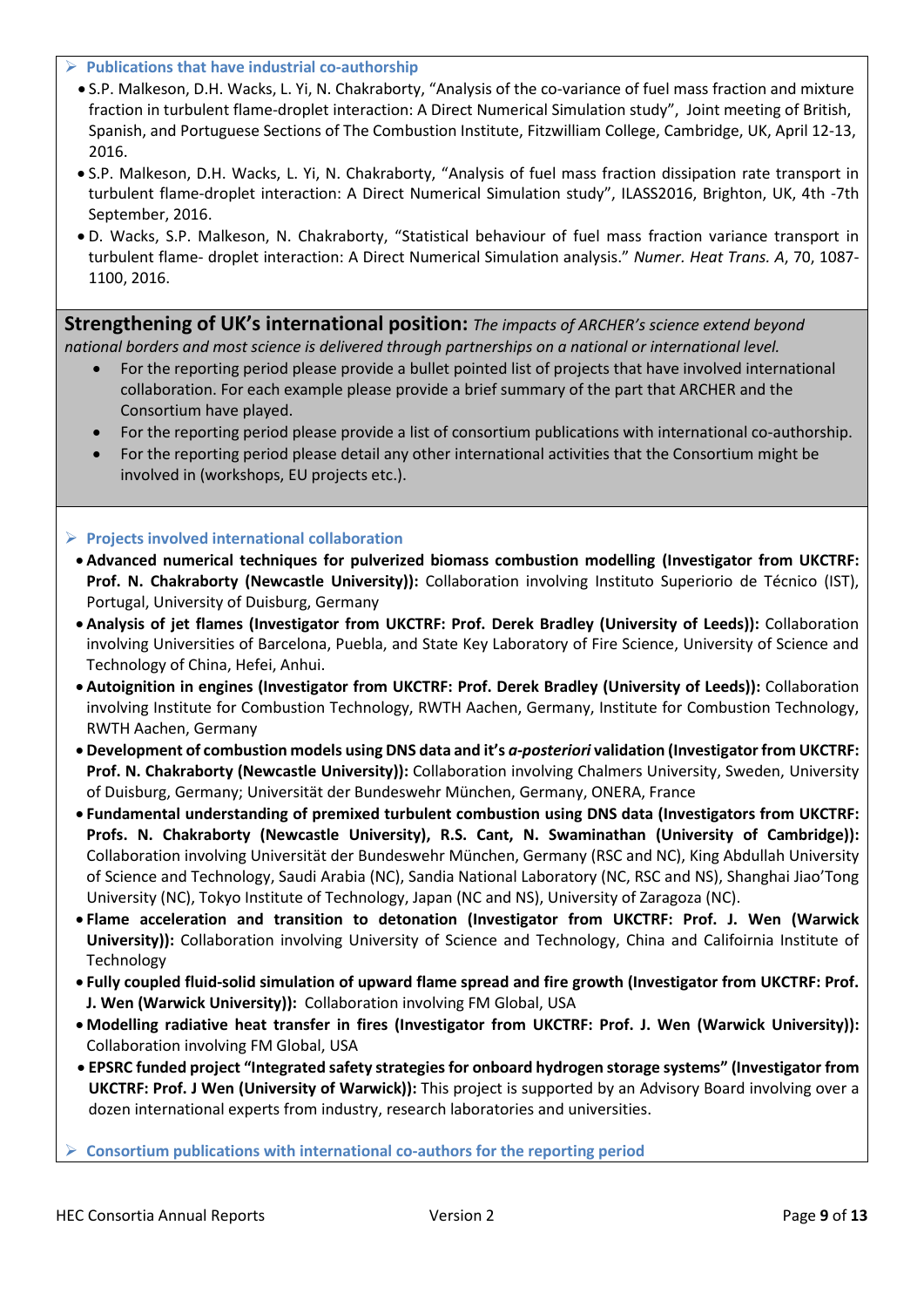- U. Allauddin, M. Pfitzner, M. Klein, N. Chakraborty, "A-priori and a-posteriori analysis of algebraic flame surface density modelling in the context of large eddy simulation of turbulent premixed combustion". *Numer. Heat Trans. A.* , DOI: 10.1080/10407782.2016.1257309.
- L. Cifuentes, N. Chakraborty, C. Dopazo, "Kinetic energy and its dissipation rate budgets in statistically planar turbulent premixed flames at different Lewis numbers", Joint meeting of British, Spanish, and Portuguese Sections of The Combustion Institute, Fitzwilliam College, Cambridge, UK, April 12-13, 2016.
- N. A. K. Doan, N. Swaminathan, Y. Minamoto, "DNS of MILD combustion with inhomogeneous fuel distribution", Presentation at the fifth international education forum on environment and energy science, Dec. 15 – 21, 2016 Maui, Hawaii.
- Y.Gao, Y. Minamoto, M. Tanahashi, N. Chakraborty, "A priori assessment of scalar dissipation rate closure for Large Eddy Simulations of turbulent premixed combustion using a detailed chemistry Direct Numerical Simulation database." *Combust. Sci. Technol.*, 188,1398-1423, 2016.
- H.G. Im, M. Klein, C. Kasten, N. Chakraborty, P. Arias, "Modelling of turbulent scalar fluxes in the broken reaction zones regime, American Physical Society, Division of Fluid Dynamics Section conference, 21st November, 2016.
- M. Klein, N. Chakraborty, M. Pfitzner, "Analysis of the combined modelling of subgrid transport and filtered flame propagation for premixed turbulent combustion". *Flow Turb. Combust.*, 96, 921-938, 2016.
- M. Klein, N. Chakraborty, Y. Gao, "Scale similarity based models and their application to subgrid scale scalar flux modelling in the context of turbulent premixed flames." *Int. J. Heat Fluid Flow*, 57, 91-108, 2016.
- M. Klein, C. Kasten, N. Chakraborty, P.Aries, H.G. Im, "Turbulent scalar fluxes in detailed chemistry based premixed flame DNS simulations of h2-air flames in different regimes of combustion", Engineering Turbulence Modelling and Measurement 11 ( Proceedings of the 11th ERCOFTAC Symposium on Engineering, Turbulence, Modelling and Measurements, Palermo, 21-23 September 2016).
- M. Klein, N. Chakraborty, "A comparison of strategies for direct numerical simulation of turbulence chemistry interaction in generic planar turbulent premixed flames", Proceedings of the 11th ERCOFTAC Symposium on Engineering, Turbulence, Modelling and Measurements, Palermo, 21-23 September 2016.
- J. Lai, N. Chakraborty, A. Lipatnikov, "Vorticity and enstrophy transport in head-on quenching of turbulent premixed flames." Eur. J. Mech. Fluids/B., [http://dx.doi.org/10.1016/j.euromechflu.2016.10.013.](http://dx.doi.org/10.1016/j.euromechflu.2016.10.013)
- J. Lai, M. Klein, N. Chakraborty, "A priori direct numerical simulation assessment of algebraic flame surface density models for turbulent flame-wall interaction in the context of large eddy simulation", Engineering Turbulence Modelling and Measurement 11 (Proceedings of the 11th ERCOFTAC Symposium on Engineering, Turbulence, Modelling and Measurements, Palermo, 21-23 September 2016)
- V. Sabelnikov, A.N. Lipatnikov, N. Chakraborty, S. Nishiki, T. Hasagawa, "A balance equation for the mean rate of product creation in premixed turbulent flames." Proc. Combust. Inst., 36, [http://dx.doi.org/10.1016/j.proci.2016.08.018.](http://dx.doi.org/10.1016/j.proci.2016.08.018)
- V. Sabelnikov, A. Lipatnikov, N. Chakraborty, S. Nishiki, T. Hasegawa, "A transport equation for reaction rate in turbulent flows." *Phys. Fluids*, 28, 081701, 2016.
- J. Sellmann, J. Lai, N. Chakraborty, A.M. Kempf, "Flame Surface Density based modelling of head-on quenching of turbulent premixed flames." *Proc. Combust. Inst*., 36, http://dx.doi.org/10.1016/j.proci.2016.07.114
- D.H. Wacks, N. Chakraborty, M. Klein, P.G. Aries, H.G. Im, "Flow topologies in different regimes of premixed turbulent combustion: A direct numerical simulation analysis." *Phys. Rev. F*, 1, 083401 (2016).

## **Involvement in international activities**

## • **EU and International projects**

- "AMEL"- CleanSky 2 SAGE project (EU-Horizon 2020 grant, Investigator from UKCTRF: Profs. R.S. Cant, E. Mastorakos, N. Swaminathan (University of Cambridge), Start date: 1<sup>st</sup> December 2014; End date: 30<sup>th</sup> November 2016)
- Clean Sky DREAMCODE (EU-Horizon 2020 grant, Investigator from UKCTRF: Profs. W. Jones, P. Lindstedt, Dr. S. Rigopoulos (Imperial College, London), Start date: 1<sup>st</sup> November 2013; End date: 31<sup>st</sup> December 2016)
- "HPC4E (High Performance Computing for Energy)" (EU-Horizon 2020 grant for multi-national EU-Brazil Collaborative project, Investigator from UKCTRF: Prof. X. Jiang (Lancaster University), Start date: 1<sup>st</sup> December 2015; Current status: On-going)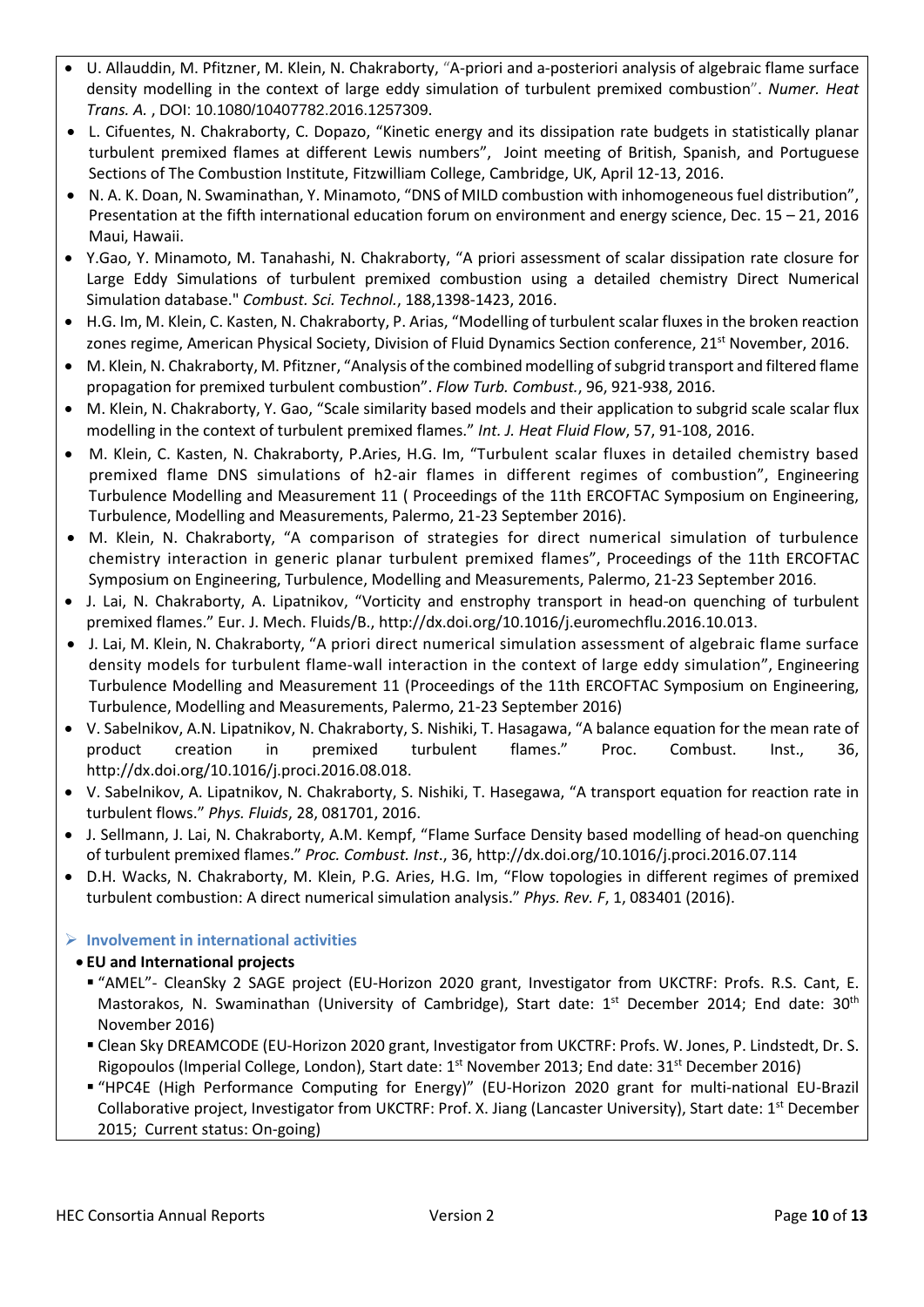- Improving Hydrogen Safety for Energy Applications (HySEA) through pre-normative research on vented deflagrations (EU-Horizon 2020 grant, Investigator from UKCTRF: Prof. J. Wen (Warwick University), Start date: 1<sup>st</sup> September 2015; Current status: On-going)
- Advanced numerical techniques for pulverized biomass combustion modelling **(**Portuguese Science Foundation grant): Investigator from UKCTRF: Prof. N. Chakraborty (Newcastle University), Start date: 1<sup>st</sup> February 2016; Current status: On-going)
- CORNET H2020/Clean Sky RIA project (Investigator from UKCTRF: N. Swaminathan (Cambridge University), Start date: 1<sup>st</sup> March 2016; Current status: On-going)
- LES of Azimuthal instability in GT combustor (Grant from MHI, Japan): Investigator from UKCTRF: Prof. N. Swaminathan (Cambridge University), Start date: 1<sup>st</sup> July 2016; Current status: On-going)

## • **Invited lectures by consortium members**

• Prof. N. Chakraborty (Newcastle University): Plenary lecture: Joint meeting of British, Spanish, and Portuguese Sections of The Combustion Institute, Fitzwilliam College, Cambridge, UK, April 12-13, 2016.

Prof. E. Mastorakos (University of Cambridge): Topical review on forced ignition of turbulent spray flames in the 36<sup>th</sup> International Combustion Symposium.

Prof. N Swaminathan (University of Cambridge): Invited lecture: 'A Perspective on Turbulent Combustion Physics' at NORDITA, Stockholm, Sweden, 9<sup>th</sup> September 2016.

- **Scientific committee of international conferences**
- Prof. E. Mastorakos (University of Cambridge): Colloquium chair for turbulent combustion colloquium in the 36<sup>th</sup> International Combustion Symposium; Joint meeting of British, Spanish, and Portuguese Sections of The Combustion Institute, Fitzwilliam College, Cambridge, UK, April 12-13, 2016.
- Prof. N. Swaminathan (University of Cambridge): Responsible for co-organising a month long workshop on "Turbulent combustion physics" at NORDITA Stockholm and a summer school on this topic at KTH Stockholm; also organised an Industry Day at KTH, Stockholm (day long workshop to bring out the current challenges in Gas Turbine and Automobile Engine combustion); Joint meeting of British, Spanish, and Portuguese Sections of The Combustion Institute, Fitzwilliam College, Cambridge, UK, April 12-13, 2016; International Advisory Committee at the Sixth International Congress on Computational Mechanics and Simulation, 27<sup>th</sup> June-1<sup>st</sup> July 2016.

#### • **Invited courses**

Prof. N. Chakraborty (Newcastle University): An invited course on "Computational Modelling of Turbulent Combustion" at Jadavpur University, Kolkata, India in December 2016. The course was funded by the Ministry of Human Resources Development, India as a part of Global Initiative of Academic Network (GIAN) scheme.

#### • **Editorships**

Profs. N. Chakraborty and N. Swaminathan (Guest Editors for the special issue on "Advances in turbulent premixed combustion" in Combustion Science and Technology)

Prof. E. Mastorakos (Associate editor of Combustion and Flame, Editorial board member of Combustion Theory and Modelling, Flow, Turbulence and Combustion, Guest Editor for the special issue on the 9<sup>th</sup> Mediterranean Combustion symposium in Flow Turbulence and Combustion; Co-chair of Turbulent Combustion colloquium of the 36<sup>th</sup> International Combustion Symposium)

**Other Highlights for the Current Reporting Period:** Please provide details of any other significant highlights from the reporting period that are not captured elsewhere in the report.

- **Relevant press announcements and other communications of significance** 
	- A paper by X. Yu, I. Duran, A. S. Morgans, X. Han, entitled 'Dispersion of entropy waves propagating through combustion chambers' presented at International Congress on Sound and Vibration, Athens, 2016 was nominated for Sir James Lighthill Best Student Paper Award.
	- A paper by S.P. Malkeson, D.H. Wacks, L. Yi, N. Chakraborty, entitled 'Analysis of fuel mass fraction dissipation rate transport in turbulent flame-droplet interaction: A Direct Numerical Simulation study' ILASS2016, Brighton, UK, 4th -7th September, 2016 was selected for the Best Paper Award.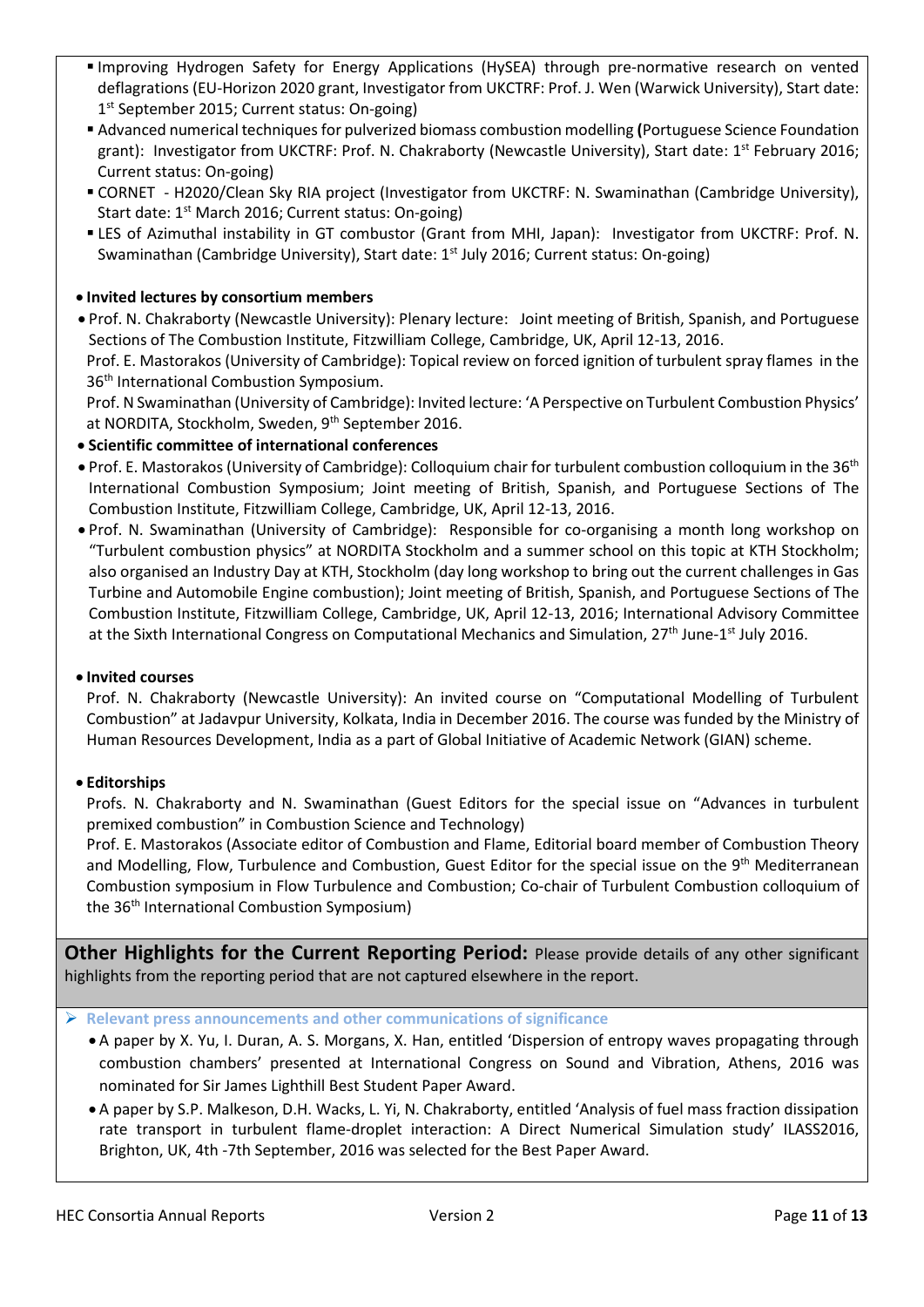**Relevant grants and awards**

- EPSRC Grant, CHAMBER: Combustor thermoacoustics for multi-burner low emissions gas turbines, £757k (2017-2020). PI: A. S. Morgans, Imperial College London
- Dr. K. Vogiatzaki from the City University, London was awarded the prestigious Hinshelwood Prize for 2006 by the British Section of Combustion Institute for his meritorious contribution to combustion science.
- Prof. N. Chakraborty (Newcastle University) received funding from the Ministry of Human Resources Development, India as a part of Global Initiative of Academic Network (GIAN) scheme to offer an invited course on "Computational Modelling of Turbulent Combustion" at Jadavpur University, Kolkata, India in December 2016.
- Prof. N. Chakraborty (Newcastle University) was awarded the short term Japanese Society of Promotion of Science (JSPS) fellowship for collaborative research on multi-phase turbulent reacting flows at the University of Kyoto in the summer of 2017 (Host: Prof. R. Kurose)

**HEC Consortia Model:** Over the coming months EPSRC will be looking at the future of the HEC Consortia model and potential future funding. We would like to use this opportunity to ask the Consortia Chairs for input:

- What are the key benefits that your community have experienced through the existence of the HEC Consortia?
- What elements of the financial support provided by the HEC Consortium's grant have worked well and what could be improved in the future?

## **Key benefits for the community due to the existence of the UKCTRF**

The existence of this consortium enabled the community to achieve the following:

- Exploit HPC resources to perform leading-edge reacting flow simulations involving Reynolds Averaged Navier-Stokes (RANS), Large Eddy Simulation (LES) and Direct Numerical Simulation (DNS);
- Obtain fundamental physical information and develop high-fidelity modelling methodologies for analysing turbulent reacting flows with relevance to energy, gas turbine, automotive and fire safety engineering;
- Develop a forward-looking software development strategy to efficiently exploit todays and future HPC hardware.
- A platform to collaborate and share expertise within community and remain internationally competitive.
- Supporting both externally funded (e.g. EU and industrial) and internal (e.g. university funded) projects, which do not have dedicated HPC support of their own.
- Development of highly skilled manpower in the form of early career researchers who have received an extensive training on the reacting flow physics and modelling, mathematical analysis, high-performance computing and software development.

## $\triangleright$  Elements of the financial support provided by the HEC Consortium's grant have worked well and what could **be improved in the future**

The funding for travel and subsistence, workshop/meeting arrangement, website development worked well so far. The financial support could be improved by considering the provision for funding of the following aspects:

- (i) The previous incarnations of UKCTRF (i.e. Consortium on Computational Combustion for Engineering Applications (COCCFEA)) had the option for summer schools on computational combustion. Under the new regulation of EPSRC, it was not possible to include the summer school in the proposal for UKCTRF. However, both academic experts and industrial members of IAP commented in the kick-off meeting that there is a need for such a training activities at regular intervals. It is recognised that EPSRC funded CDTs can offer some of these training activities but does not meet all the requirements. Especially, some funding for courses on advanced parallelisation techniques in collaboration with EPCC will be particularly helpful.
- (ii) Some funding for networking with related consortia (e.g. UKTC) will be useful for the next incarnation of the HEC consortia.
- (iii) The job of annual reporting and handling other related to administrative duties of the consortium is becoming increasingly time consuming for a single academic as the consortium chair, even with a small percentage (~10%) of secretarial support, so a provision for a part of a Research Associate's (RA's) time for